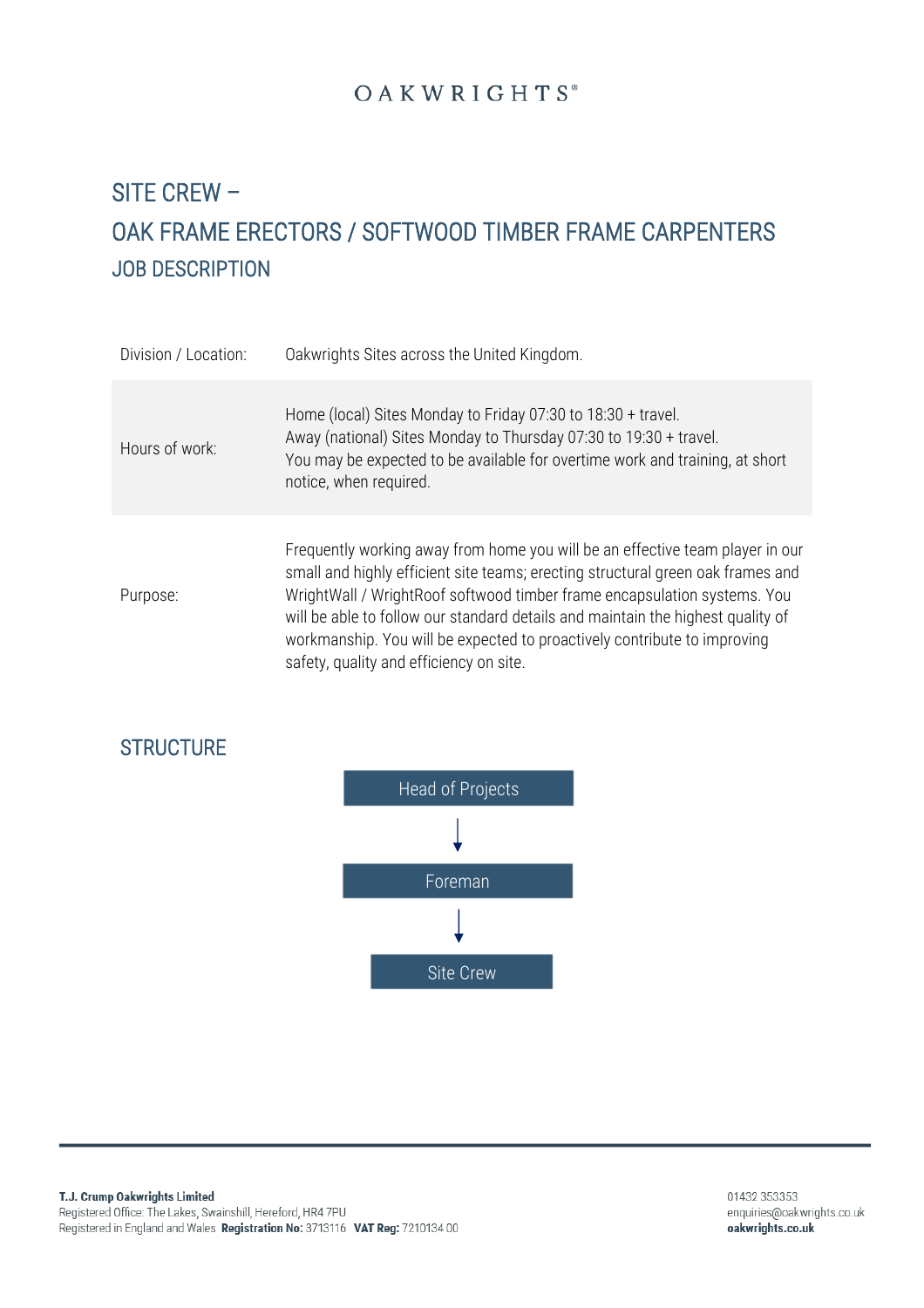### KEY BEHAVIOUR

Enthusiasm, Initiative, Flexibility, Confident and Safe Working at Heights, Site Carpentry Skills, Good Attention to Detail, General Construction Knowledge, Ability to Learn, Willingness to Work Away from Home, Good Timekeeping, Clean Driving Licence, Team Player, Polite, Considerate and Presentable at all times.

Although we do not expect you to have all of these skills we do need to understand what you can do and what further training you may require. We will consider applicants who show initiative and a willingness to learn, without a full range of skills, for a trainee position.

Please tick the skills you have on the following table and return it with your Job Application.

### OAK FRAME ERECTOR / SITE CARPENTER SKILLS AND EXPERIENCE

| <b>GENERAL:</b>                            |                                                                                |  |
|--------------------------------------------|--------------------------------------------------------------------------------|--|
|                                            | A GENERAL UNDERSTANDING OF COMMON CONSTRUCTION SYSTEMS.                        |  |
| П                                          | <b>GREEN OAK FRAMING.</b>                                                      |  |
|                                            | □ SOFTWOOD TIMBER FRAMES.                                                      |  |
|                                            | <b>INASONRY.</b>                                                               |  |
|                                            | COMMON SERVICES (PLUMBING ETC.).                                               |  |
| <b>READING AND UNDERSTANDING DRAWINGS:</b> |                                                                                |  |
|                                            | □ YOU WILL BE ABLE TO TAKE MEASUREMENTS AND SET OUT WORK FROM SCALED           |  |
|                                            | DRAWINGS SUPPLIED.                                                             |  |
|                                            | □ YOU WILL BE ABLE TO WORK WITHIN AGREED TOLERANCES SHOWN ON THE               |  |
|                                            | DRAWINGS (EG. +/- 2MM) IN BOTH PLUMB AND LEVEL.                                |  |
| COMMUNICATE CLEARLY AND CONCISELY:         |                                                                                |  |
|                                            | $\Box$ YOU WILL BE ABLE TO PROVIDE BASIC INSTRUCTIONS AND GUIDANCE TO THE SITE |  |
|                                            | TEAM.                                                                          |  |
|                                            | □ YOU WILL IDENTIFY PROBLEMS AND BE ABLE TO DISCUSS THESE WITH THE             |  |
|                                            | DESIGNER / WORKSHOP / PROJECT MANAGER.                                         |  |
|                                            | $\Box$ YOU WILL BE ABLE TO RECORD AND CARRY OUT VERBAL INSTRUCTIONS FROM THE   |  |
|                                            | DESIGNER / WORKSHOP / PROJECT MANAGER; BOTH ON SITE AND OVER THE               |  |
|                                            | PHONE.                                                                         |  |
| <b>USE HAND AND POWER TOOLS:</b>           |                                                                                |  |
|                                            | $\Box$ DRILLS.                                                                 |  |
|                                            | □ ROUTERS.                                                                     |  |
|                                            | □ CHOP SAWS.                                                                   |  |
|                                            | <b>CIRCULAR SAWS.</b>                                                          |  |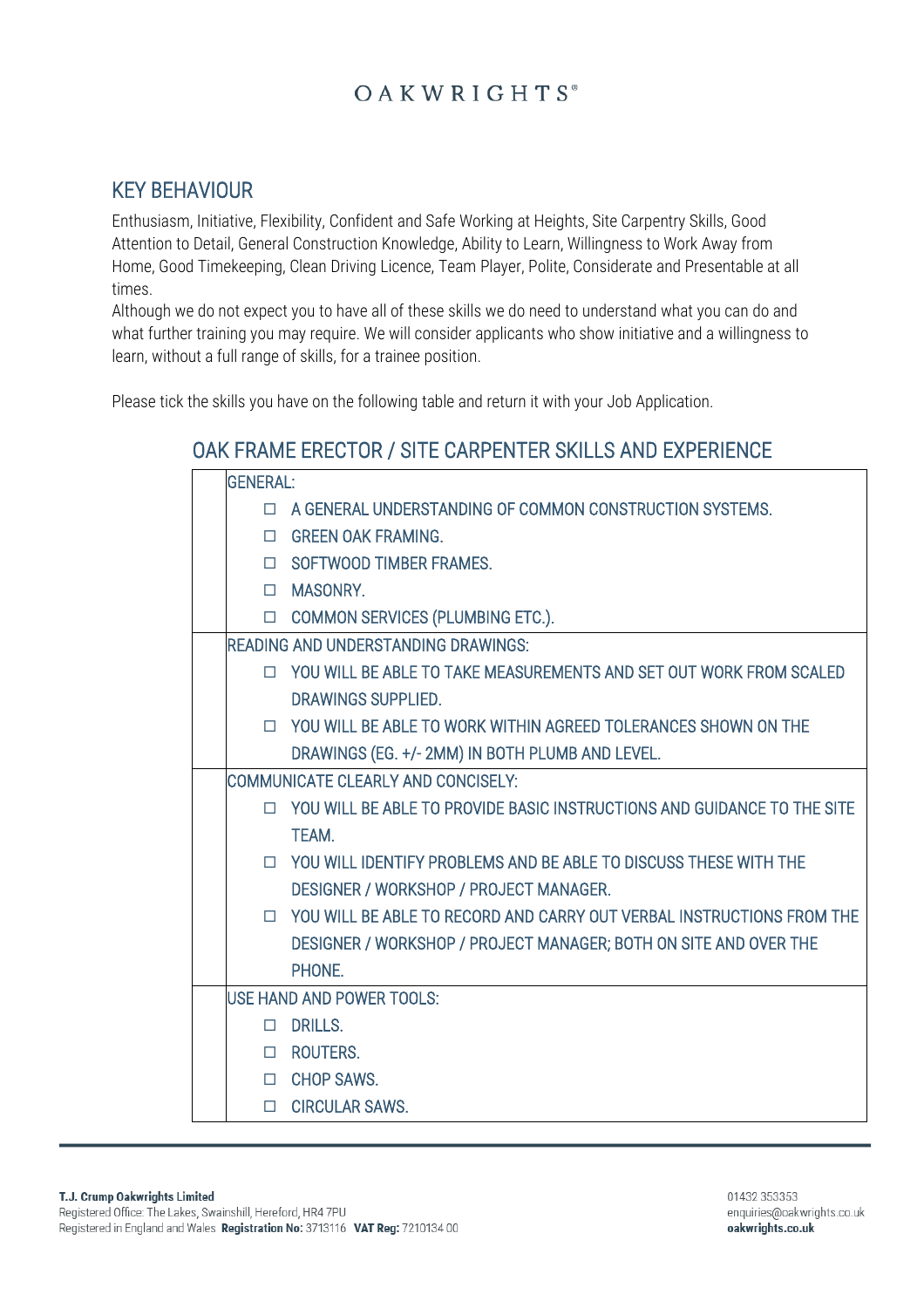

### SITE CARPENTER SKILLS AND EXPERIENCE:

 $\Gamma$  $\overline{\phantom{a}}$ 

| <b>FLOORING:</b> |                                                       |  |
|------------------|-------------------------------------------------------|--|
| П.               | MEASURE AND CUT JOISTS TO LENGTH.                     |  |
|                  | <b>IN SET OUT AND FIX A RANGE OF JOIST HANGERS.</b>   |  |
| $\Box$           | CUT, SET OUT AND FIX FLOOR BOARDS AND SHEET FLOORING. |  |
| <b>WALLS:</b>    |                                                       |  |
|                  | $\Box$ SET OUT FROM DRAWINGS.                         |  |
|                  | IN MEASURE, CUT AND CONSTRUCT STUD WALLS.             |  |
| $\Box$           | MEASURE, CUT AND FIX BATTENS.                         |  |
| $\Box$           | MEASURE, CUT AND FIX FEATHER-EDGE WEATHER BOARDING.   |  |
|                  | <b>D</b> OPTIMISE TIMBERS TO REDUCE WASTE.            |  |
|                  | □ FITTING JOINERY AND 'VELFAC' WINDOWS AND DOORS.     |  |
| ROOFS:           |                                                       |  |
|                  | COMPLEX COMPOUND CUTS.                                |  |
|                  | □ CUT ROOFS (WARM AND COLD).                          |  |
|                  | <b>CONTAINABLE AND EAVES LADDERS.</b>                 |  |
|                  | <b>INCOCO TRUSSED ROOFS.</b>                          |  |
|                  | HIPPED AND HALF-HIPPED ROOFS.                         |  |
| $\Box$           | DORMERS.                                              |  |
|                  | D VALLEYS.                                            |  |
|                  | <b>ID FLAT ROOFS.</b>                                 |  |
|                  | <b>D</b> BOXED AND HIDDEN GUTTERS.                    |  |
|                  | D VERGES, SOFFITS, AND BARGE RAFTERS.                 |  |
| $\Box$           | ROOF LIGHTS AND 'VELUX' WINDOWS.                      |  |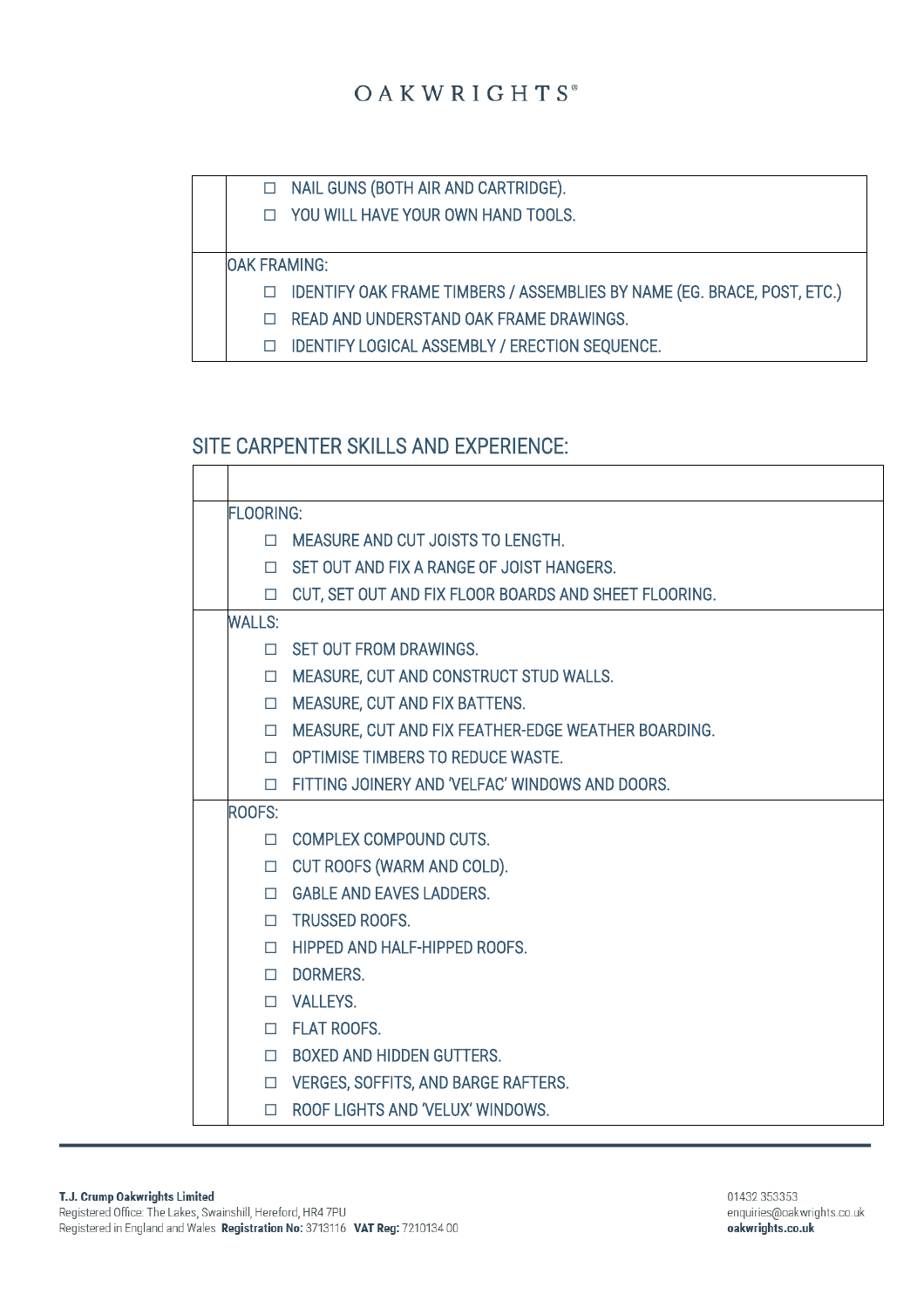#### OTHER:

LAYING ROOF AND WALL INSULATION.

FITTING VAPOUR BARRIERS, BREATHER MEMBRANES ETC.

- CUTTING AND FITTING OF COMMON SHEET MATERIALS.
- C GENERAL UNDERSTANDING OF OAK FRAMES.

#### **Relationships and Communications**

- Good communication and friendly manner when dealing with clients or staff.
- Do not work in isolation, ensure that all information is two way with your key colleagues and line management.
- Speak well, with a clear voice and good telephone manner communicate with high value clients effectively and appropriately.

#### ■ General Demeanour and Deportment

- See the big picture and be a part of the whole team.
- Be a sounding board for others, see both sides and be able to identify the pros and cons, and be able to take a balanced view, and see the positives in any given situation.
- Action procedures, Oakwrights company protocols, rules, & methods, standard forms and documents to both simplify and speed-up the Oakwrights in-house standard processes.
- Contribute (when required or inspired) to all aspects of the general operation
- Generally picking up the baton if it gets dropped, sweeping up the debris, picking up the pieces, and ensuring that where feasible, things don't get forgotten; - keeping the chaos at an enjoyable and exciting / stimulating level.
- **EXECT** Always present Oakwrights as the hassle-free solution provider, giving a first rate, friendly, can-do service.

#### Working as a team to erect the highest quality bespoke green oak and softwood timber framed buildings, for our high value clients, on sites around the United Kingdom.